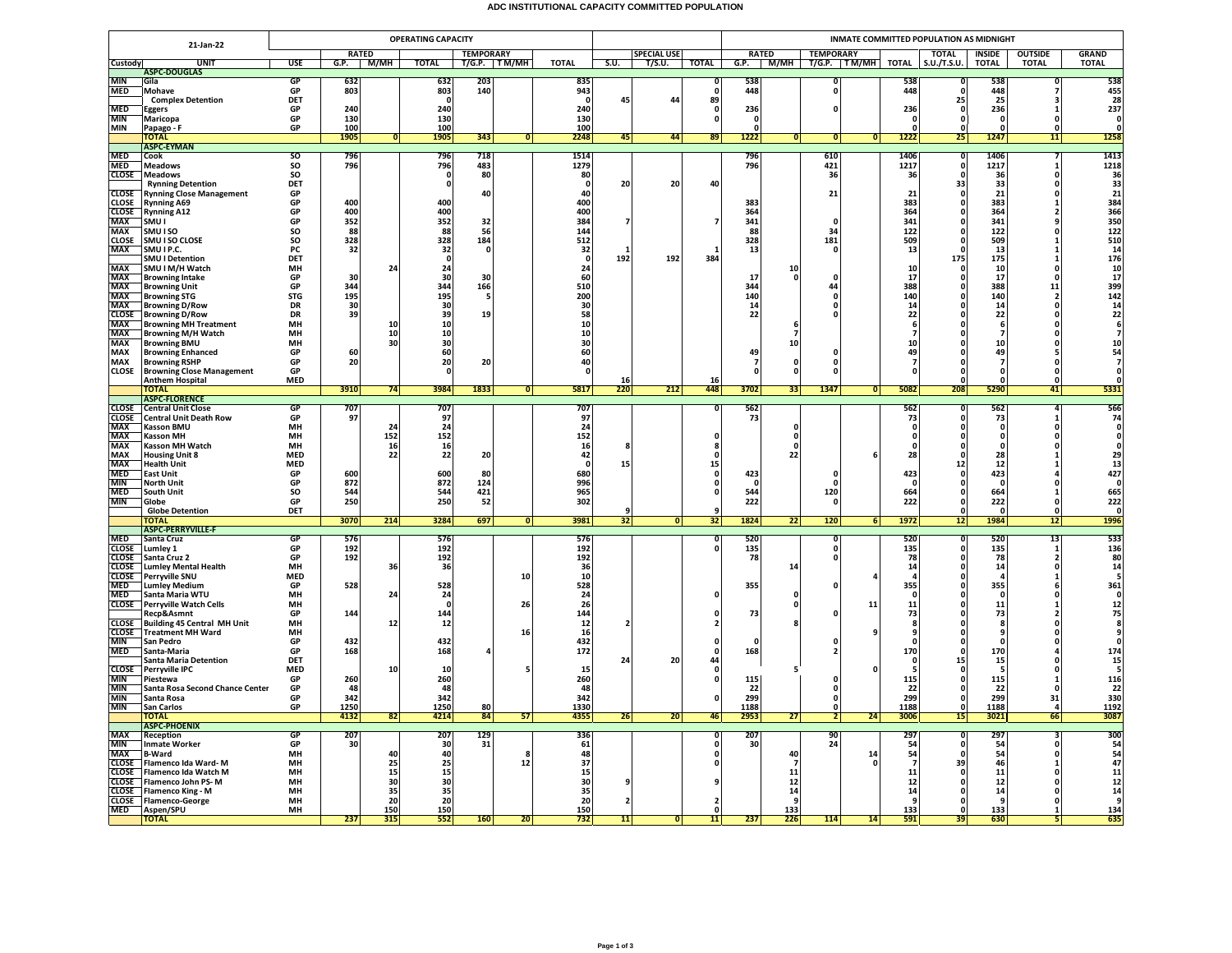## **ADC INSTITUTIONAL CAPACITY COMMITTED POPULATION**

|                              | 21-Jan-22                                                 |                    |               |                         | <b>OPERATING CAPACITY</b> |                  |                     |                 |                    |                    | INMATE COMMITTED POPULATION AS MIDNIGHT |                    |                         |                                 |                      |                    |               |                      |                                         |                                          |
|------------------------------|-----------------------------------------------------------|--------------------|---------------|-------------------------|---------------------------|------------------|---------------------|-----------------|--------------------|--------------------|-----------------------------------------|--------------------|-------------------------|---------------------------------|----------------------|--------------------|---------------|----------------------|-----------------------------------------|------------------------------------------|
|                              |                                                           |                    | <b>RATED</b>  |                         |                           | <b>TEMPORARY</b> |                     |                 |                    | <b>SPECIAL USE</b> |                                         | <b>RATED</b>       |                         | <b>TEMPORARY</b>                |                      |                    | <b>TOTAL</b>  | <b>INSIDE</b>        | <b>OUTSIDE</b>                          | <b>GRAND</b>                             |
| Custody                      | UNIT<br><b>ASPC-LEWIS</b>                                 | <b>USE</b>         |               | $G.P.$ $M/MH$           | <b>TOTAL</b>              |                  | <b>T/G.P.</b> TM/MH | <b>TOTAL</b>    | S.U.               | T/S.U.             | <b>TOTAL</b>                            |                    |                         | G.P. $M/MH$ T/G.P. TM/MH        |                      | <b>TOTAL</b>       | S.U./T.S.U.   | <b>TOTAL</b>         | <b>TOTAL</b>                            | <b>TOTAL</b>                             |
| <b>CLOSE</b>                 | Morey                                                     | GP/PC              | 800           |                         | 800                       |                  |                     | 800             | 16                 |                    | 16                                      | 478                |                         |                                 |                      | 478                |               | 478                  | 1                                       | 479                                      |
|                              | <b>Morey Detention</b>                                    | DET                |               |                         | $\mathbf 0$               |                  |                     | $\Omega$        | 80                 |                    | 80                                      |                    |                         |                                 |                      |                    | 87            | 87                   | $\overline{\phantom{a}}$                | 89                                       |
| <b>CLOSE</b><br><b>CLOSE</b> | Rast<br>Rast II                                           | PC<br>PC           | 404<br>48     |                         | 404<br>48                 |                  |                     | 404<br>48       |                    |                    |                                         | 375<br>10          |                         |                                 |                      | 375<br>10          |               | 375<br>10            | 5<br>$\mathbf{0}$                       | 380<br>10                                |
| <b>CLOSE</b>                 | <b>RAST III</b>                                           | PC                 | 96            |                         | 96                        |                  |                     | 96              |                    |                    |                                         | 42                 |                         |                                 |                      | 42                 |               | 42                   | $\overline{2}$                          | 44                                       |
| MAX                          | Rast PC                                                   | PC                 | 320           |                         | 320                       |                  |                     | 320             |                    |                    |                                         | 284                |                         |                                 |                      | 284                |               | 284                  | 9                                       | 293                                      |
| <b>CLOSE</b>                 | <b>Rast Close Mgt.</b>                                    | <b>PC</b>          | 36            |                         | 36                        |                  |                     | 36              |                    |                    |                                         | 5                  |                         |                                 |                      | 5                  |               | - 5                  | $\Omega$                                | 5                                        |
| <b>MED</b>                   | <b>Lewis Medical</b><br>Stiner I                          | <b>MED</b><br>GP   | 378           |                         | $\Omega$<br>378           | 197              |                     | $\Omega$<br>575 | 17                 |                    | 17                                      | 378                |                         | 6                               |                      | 384                | 10<br>n       | 10<br>384            | $\Omega$                                | 10<br>388                                |
| <b>MED</b>                   | Stiner II                                                 | GP                 | 400           |                         | 400                       | 208              |                     | 608             |                    |                    |                                         | 400                |                         | 115                             |                      | 515                |               | 515                  | 9                                       | 524                                      |
|                              | <b>Stiner Detention</b>                                   | DET                |               |                         |                           |                  |                     |                 | 70                 |                    | 70                                      |                    |                         |                                 |                      |                    | 68            | 68                   | $\overline{2}$                          | 70                                       |
| <b>MIN</b><br><b>MED</b>     | <b>Bachman PC</b>                                         | PC                 | 300           |                         | 300<br>300                | 76               |                     | 376<br>376      |                    |                    |                                         | 276<br>295         |                         | $\Omega$<br>O                   |                      | 276                | - 0           | 276                  | $\Omega$<br>n                           | 276                                      |
| <b>MED</b>                   | <b>Bachman GP</b><br><b>Stiner Transitory</b>             | GP<br><b>TRANS</b> | 300<br>22     |                         | 22                        | 76<br>11         |                     | 33              |                    |                    |                                         | 16                 |                         | 0                               |                      | 295<br>16          |               | 295<br>16            | 0                                       | $\begin{array}{c} 295 \\ 16 \end{array}$ |
|                              | Bachman Detention                                         | DET                |               |                         |                           |                  |                     |                 | 80                 |                    | 80                                      |                    |                         |                                 |                      |                    | 80            | 80                   | $\overline{\mathbf{3}}$                 | 83                                       |
| <b>CLOSE</b>                 | <b>Buckley PC</b>                                         | PC                 | 750           |                         | 750                       |                  |                     | 750             | 16                 |                    | 16                                      | 610                |                         |                                 |                      | 610                |               | 610                  | 6                                       | $616$<br>$42$                            |
| <b>CLOSE</b><br><b>MED</b>   | <b>Buckley PC II</b><br><b>Barchey PC I</b>               | PС<br>PC           | 50<br>370     |                         | 50<br>370                 | 150              |                     | 50<br>520       |                    |                    | $\Omega$                                | 42<br>370          |                         | 35                              |                      | 42<br>405          |               | 42<br>405            | $\mathbf{0}$<br>$\overline{\mathbf{3}}$ |                                          |
| <b>MED</b>                   | <b>Barchey PC II</b>                                      | PC                 | 370           |                         | 370                       | 120              |                     | 490             |                    |                    |                                         | 358                |                         | 0                               |                      | 358                |               | 358                  | $\Omega$                                | 408<br>358                               |
| <b>MED</b>                   | <b>Barchey PC III</b>                                     | PC                 | 60            |                         | 60                        |                  |                     | 60              |                    |                    |                                         | 22                 |                         | 0                               |                      | 22                 |               | 22                   | $\Omega$                                | 22                                       |
| <b>MED</b>                   | <b>Barchey PC Watch Cells</b>                             | MH                 |               |                         |                           |                  | 20                  | 20              |                    |                    |                                         |                    |                         |                                 | 13                   | 13                 |               | 13                   | $\Omega$                                | 13                                       |
| <b>CLOSE</b><br><b>CLOSE</b> | <b>Sunrise Male Minors</b><br><b>Sunrise Femal Minors</b> | GP<br>GP           | 75<br>11      |                         | 75<br>11                  |                  |                     | 75<br>11        |                    |                    |                                         | 13<br>$\mathbf{1}$ |                         | O                               |                      | 13<br>$\mathbf{1}$ |               | 13<br>$\overline{1}$ | O<br>O                                  | 13                                       |
| <b>CLOSE</b>                 | <b>Sunrise Minors CDU/Watch</b>                           |                    | 14            |                         | 14                        | 12               |                     | 26              |                    |                    |                                         | $\mathbf{1}$       |                         | O                               |                      | -1                 |               | - 1                  | $\Omega$                                |                                          |
| MIN                          | <b>Eagle Point Second Chance Center</b>                   | GP                 | 300           |                         | 300                       |                  |                     | 300             |                    |                    |                                         | 201                |                         |                                 |                      | 201                |               | 201                  | $\overline{\phantom{a}}$                | 203                                      |
|                              | <b>TOTAL</b><br><b>ASPC-SAFFORD</b>                       |                    | 5104          | $\overline{\mathbf{0}}$ | 5104                      | 850              | 20                  | 5974            | 279                | $\overline{0}$     | 279                                     | 4177               | $\overline{0}$          | 156                             | 13                   | 4346               | 245           | 4591                 | 48                                      | 4639                                     |
| MIN                          | <b>Fort Grant</b>                                         | GP                 | 588           |                         | 588                       | 160              |                     | 748             |                    |                    |                                         | 334                |                         | ō                               |                      | 334                | $\Omega$      | 334                  | $\Omega$                                | 334                                      |
|                              | <b>Miles Detention</b>                                    | <b>DET</b>         |               |                         |                           |                  |                     | $\Omega$        | 25                 | 24                 | 49                                      |                    |                         |                                 |                      |                    | 12            | 12                   | $\overline{a}$                          | 14                                       |
| <b>MIN</b>                   | Graham                                                    | GP                 | 615           |                         | 615                       | 96               |                     | 711             |                    |                    | $\mathbf{0}$                            | 232                |                         | 0                               |                      | 232                | $\mathbf{0}$  | 232                  | $\mathbf 0$                             | 232                                      |
| <b>MED</b>                   | Tonto<br><b>Tonto Detention</b>                           | PC<br>DET          | 250           |                         | 250                       | 160              |                     | 410             | 6                  |                    |                                         | 249                |                         | $\mathbf 0$                     |                      | 249                | n             | 249<br>$\Omega$      | $\mathbf{1}$<br>$\Omega$                | 250<br>$\Omega$                          |
|                              | <b>TOTAL</b>                                              |                    | 1453          | $\overline{0}$          | 1453                      | 416              | $\overline{0}$      | 1869            | 31                 | 24                 | 55                                      | 815                | $\overline{0}$          | $\overline{0}$                  | 0                    | 815                | 12            | 827                  | 31                                      | 830                                      |
|                              | <b>ASPC-TUCSON</b>                                        |                    |               |                         |                           |                  |                     |                 |                    |                    |                                         |                    |                         |                                 |                      |                    |               |                      |                                         |                                          |
| <b>CLOSE</b>                 | Cimarron                                                  | GP<br><b>DET</b>   | 648           |                         | 648                       |                  |                     | 648             | 48                 | 48                 |                                         | 602                |                         | <sup>o</sup>                    |                      | 602<br>$\Omega$    | 90            | 602<br>90            | 5<br>$\Omega$                           | 607<br>90                                |
| <b>CLOSE</b>                 | <b>Cimarron Detention</b><br><b>Rincon MH Watch</b>       | MH                 |               | 79                      | 79                        |                  |                     | 85              |                    |                    | 96<br>$\mathbf{0}$                      |                    | 40                      |                                 |                      | 40                 |               | 40                   | $\mathbf{1}$                            | 41                                       |
| <b>CLOSE</b>                 | <b>Rincon Medical</b>                                     | <b>MED</b>         |               |                         |                           |                  |                     |                 | 66                 |                    | 66                                      |                    |                         |                                 |                      |                    | 63            | 63                   | $\overline{2}$                          | 65                                       |
| <b>CLOSE</b>                 | Rincon S.N.U.                                             | <b>MED</b>         |               | 16                      | 16                        |                  |                     | 16              |                    |                    |                                         |                    | 13                      |                                 |                      | 13                 | - 0           | 13                   | $\Omega$                                | 13                                       |
| <b>CLOSE</b><br><b>CLOSE</b> | <b>Cimarron Transitory</b><br>Rincon                      | <b>TRANS</b><br>GP | 340           |                         | 340                       | 24               |                     | 24<br>340       |                    |                    | $\Omega$                                | 335                |                         | 5                               |                      | 335                |               | - 5<br>335           | $\Omega$<br>$\mathbf 0$                 | - 5<br>335                               |
| <b>CLOSE</b>                 | <b>Rincon MH Program</b>                                  | MH                 |               | 256                     | 256                       |                  |                     | 256             |                    |                    |                                         |                    | 188                     |                                 |                      | 188                |               | 188                  | $\Omega$                                | 188                                      |
| <b>MAX</b>                   | <b>Rincon MH Program II</b>                               | MH                 |               | 149                     | 149                       |                  | з                   | 152             |                    |                    |                                         | $\Omega$           | 90                      | $\Omega$                        |                      | 90                 |               | 90                   |                                         | 94                                       |
| <b>MAX</b><br><b>MED</b>     | <b>Rincon MH Watch II</b>                                 | MH                 |               |                         |                           |                  | 20                  | 20              |                    |                    |                                         |                    |                         |                                 | n                    | $\Omega$           |               | $\mathbf{0}$         | O                                       | $\mathbf{0}$                             |
| <b>MED</b>                   | Santa Rita<br>Manzanita S.N.U.                            | GP<br><b>MED</b>   | 768           | 25                      | 768<br>25                 |                  | 20                  | 768<br>45       |                    |                    | $\Omega$                                | 713                | 25                      | 0                               | 16                   | 713<br>41          |               | 713<br>41            | 6<br>-1                                 | 719<br>42                                |
| <b>MED</b>                   | Manzanita                                                 | GP                 | 179           |                         | 179                       | 107              |                     | 286             | n                  |                    | $\Omega$                                | 179                |                         | 37                              |                      | 216                | <b>NA</b>     | 216                  | -1                                      |                                          |
| <b>MED</b>                   | <b>Manzanita Second Chance Center</b>                     | GP                 | 48            |                         | 48                        |                  |                     | 48              |                    |                    |                                         | 25                 |                         |                                 |                      | 25                 | <b>NA</b>     | 25                   |                                         | $\frac{217}{25}$                         |
| <b>MED</b><br><b>MED</b>     | Manzanita Watch Cells<br>Manzanita Residential            | MH<br><b>MED</b>   |               | 24<br>58                | 24<br>58                  |                  |                     | 24<br>58        |                    |                    |                                         |                    | 55                      |                                 |                      | 55                 |               | 55                   |                                         | 4<br>56                                  |
|                              | <b>Manzanita Detention</b>                                | DET                |               |                         | $\Omega$                  |                  |                     | $\Omega$        | 12                 | 11                 | 23                                      |                    |                         |                                 |                      |                    | 11            | 11                   |                                         |                                          |
| <b>MED</b>                   | Winchester                                                | GP                 | 400           |                         | 400                       | 336              |                     | 736             |                    |                    |                                         | 400                |                         | 271                             |                      | 671                |               | 671                  |                                         | $\begin{array}{c} 12 \\ 680 \end{array}$ |
|                              | <b>Winchester Detention</b>                               | DET<br>DET         |               |                         |                           |                  |                     |                 | 12                 | 12                 | 24                                      |                    |                         |                                 |                      |                    |               | - 0<br>70            | $\mathbf 0$                             | $\mathbf 0$                              |
| <b>MIN</b>                   | <b>Complex Detention</b><br>Catalina                      | GP                 | 360           |                         | $\Omega$<br>360           |                  |                     | $\Omega$<br>360 | 40                 | 40                 | 80<br>$\mathbf{0}$                      | 356                |                         | 0                               |                      | n<br>356           | 70            | 356                  | 1<br>$\mathbf{1}$                       | 71<br>357                                |
| <b>MIN</b>                   | Whetstone                                                 | GP                 | 1250          |                         | 1250                      |                  |                     | 1250            |                    |                    |                                         | 979                |                         | 0                               |                      | 979                |               | 979                  | $\mathbf{1}$                            | 980                                      |
|                              | TOTAL                                                     |                    | 3993          | 607                     | 4600                      | 467              | 49                  | 5116            | 178                | 111                | 289                                     | 3589               | 415                     | 313                             | 16                   | 4333               | 234           | 4567                 | 34                                      | 4601                                     |
| <b>MIN</b>                   | <b>ASPC-WINSLOW</b><br>Coronado                           | GF                 | 492           |                         | 492                       | 136              |                     | 628             |                    |                    |                                         | 123                |                         | 0                               |                      | 123                |               | 123                  |                                         | 123                                      |
| <b>CLOSE</b>                 | Kaibab                                                    | GP                 | 800           |                         | 800                       |                  |                     | 800             |                    |                    | <b>C</b>                                | 669                |                         |                                 |                      | 669                |               | 669                  | 5                                       | 674                                      |
|                              | <b>Complex Detention</b>                                  | DET                |               |                         | $\Omega$                  |                  |                     | $\Omega$        | 20                 | 19                 | 39                                      |                    |                         |                                 |                      | $\Omega$           | 18            | 18                   | $\Omega$                                | 18                                       |
| <b>MIN</b>                   | Anache                                                    | GP                 | 334           |                         | 334                       | 80               |                     | 414             |                    |                    | $\mathbf 0$                             | 334                |                         | 8                               |                      | 342                | n             | 342                  | $\Omega$                                | 342                                      |
|                              | <b>Apache Detention</b><br>TOTAL                          | DET                | 1626          | $\overline{0}$          | 1626                      | 216              | $\Omega$            | 1842            | 12<br>32           | 19                 | 12<br>51                                | 1126               | $\overline{\mathbf{0}}$ | $\mathbf{8}$                    | $\mathbf{0}$         | 1134               | 23            | 5<br>1157            | 0<br>51                                 | 5<br>1162                                |
|                              | <b>ASPC-YUMA</b>                                          |                    |               |                         |                           |                  |                     |                 |                    |                    |                                         |                    |                         |                                 |                      |                    |               |                      |                                         |                                          |
| <b>MED</b>                   | Cheyenne                                                  | GF                 | 800           |                         | 800                       | 324              |                     | 1124            |                    |                    |                                         | 724                |                         | n                               |                      | 724                |               | 724                  | 18                                      | 742                                      |
|                              | <b>Cheyenne Detention</b>                                 | DET                |               |                         | $\mathbf{0}$              |                  |                     |                 | 40                 | 39                 | 79                                      |                    |                         |                                 |                      |                    | 57            | 57                   | 4                                       | 61                                       |
| <b>MIN</b><br><b>CLOSE</b>   | Cocopah<br>Dakota Y13                                     | GP                 | 250<br>800    |                         | 250<br>800                | 80               |                     | 330<br>800      | 16                 |                    | $\mathbf{0}$<br>16                      | - 0<br>374         |                         | 0<br>0                          |                      | 374                | $\Omega$<br>n | - 0<br>374           | $\Omega$<br>8                           | $\Omega$<br>382                          |
|                              | <b>Dakota Detention</b>                                   | GP<br>DET          |               |                         | $\mathbf{0}$              |                  |                     | $\Omega$        | 80                 |                    | 80                                      |                    |                         |                                 |                      |                    | 71            | 71                   | $\mathbf{1}$                            | 72                                       |
| <b>MED</b>                   | Cibola                                                    | GP                 | 1250          |                         | 1250                      | 16               |                     | 1266            |                    |                    |                                         | 843                |                         | 0                               |                      | 843                |               | 843                  | 12                                      | 855                                      |
| <b>MIN</b>                   | La Paz                                                    | GP                 | 1250          |                         | 1250                      |                  |                     | 1250            |                    |                    |                                         | 714                |                         | $\Omega$                        |                      | 714                | $\Omega$      | 714                  | $\overline{2}$                          | 716                                      |
|                              | TOTAL<br>TOTAL IN-STATE                                   |                    | 4350<br>29780 | $\Omega$<br>1292        | 4350<br>31072             | 420<br>5486      | O<br><b>146</b>     | 4770<br>36704   | <b>136</b><br>1006 | 39<br>469          | 175<br>1475                             | 2655<br>22300      | $\overline{0}$<br>723   | $\overline{\mathbf{0}}$<br>2060 | $\overline{0}$<br>73 | 2655<br>2515       | 128<br>941    | 2783<br>26097        | 45<br>270                               | 2828<br>26367                            |
|                              |                                                           |                    |               |                         |                           |                  |                     |                 |                    |                    |                                         |                    |                         |                                 |                      |                    |               |                      |                                         |                                          |